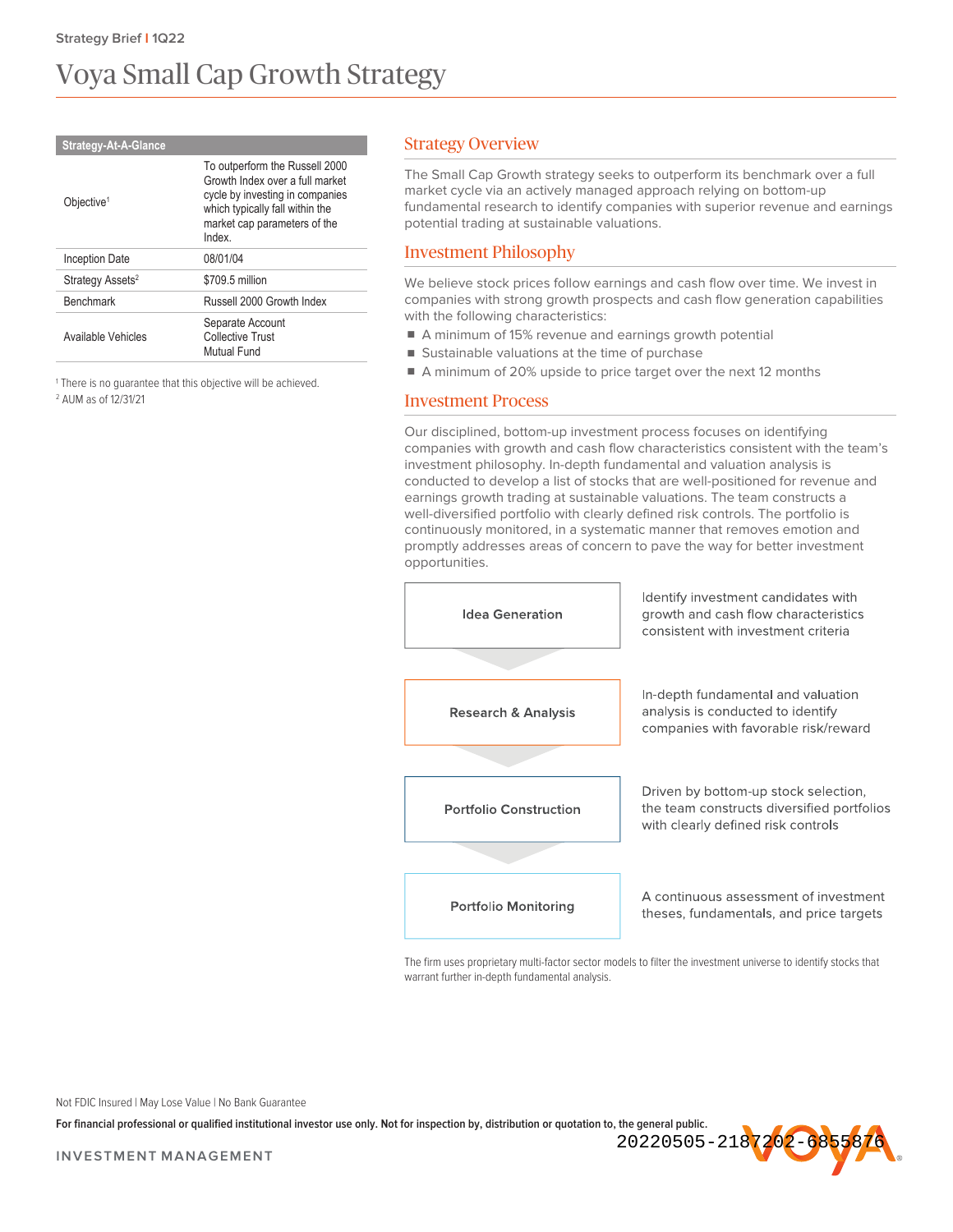#### Performance

**Voya Small Cap Growth Composite**



#### Investment Commentary

# Portfolio Review

For the quarter ended March 31, 2022, the Strategy outperformed its benchmark, the Russell 2000 Growth index (the "index"), driven by strong stock selection, most notably within the industrials and information technology sectors. Stock selection within the energy and financials sectors detracted the most from performance.

The strongest individual contributors to performance were Tower Semiconductor Ltd., LHC Group, Inc. and Pacira Biosciences, Inc.

The largest contributor to the Fund during the first quarter was Tower Semiconductor Ltd. (TSEM). Shares advanced on the news that Intel Corporation will acquire TSEM at a 60% premium for \$5.4 billion in cash (\$53 per share).

Our overweight position in LHC Group, Inc. (LHCG), a company that provides post-acute health care services through home nursing agencies, hospices and long-term acute care hospitals, also added value. While LHCG and its home health peers experienced significant Covid-19-related headwinds and labor pressures during 2021, the stock witnessed a gradual recovery as demand and the labor environment began to improve.

Another strong contributor to performance was Pacira Biosciences, Inc. (PCRX), a company that provides non-opioid pain management and regenerative health solutions. Despite significant Covid-19 Omicron variant headwinds at the end of 2021, the company's positive 4Q21 earnings results gave investors greater confidence in PCRX's long-term growth trajectory, as the company witnessed elective surgeries returning to pre-pandemic levels.

Key detractors from performance were Natera, Inc., indie Semiconductor, Inc. and Focus Financial Partners, Inc.

The top detractor from performance for the first quarter was genetic testing services company, Natera, Inc. (NTRA). Shares traded down following the release of a short

report by Hindenburg Research which highlighted a number of allegations regarding the company's relationship with the non-profit entity My Genome My Life, as well as issues related to litigation, billing practices, microdeletion testing and non-invasive prenatal testing leadership.

Another detractor was automotive semiconductor and software solutions innovator, indie Semiconductor, Inc. (INDI). Despite strong 4Q21 results and 1Q22 guidance, with gross margins above expectations, as well as solid backlog, the stock remained under pressure along with other longer duration assets. The sell-off was further exacerbated by investor concerns regarding the industry nearing its peak cycle growth and expected deceleration.

Lastly, our overweight position in wealth management services company, Focus Financial Partners, Inc. (FOCS), proved unfavorable during the period. While 4Q21 results highlighted continued strength and consistent revenue growth, as well as a healthy secular outlook, FOCS and its peers traded off due to investor concerns regarding the rising interest rate environment.

# Current Strategy and Outlook

Should the Russia-Ukraine conflict persist, it could lead to further tightening of financial conditions via elevated energy prices, marginally slowing economic growth. Should conditions tighten further, it could limit the Fed's desire to hike rates at the accelerated pace the market is currently projecting; this would be mildly positive for bonds and neutral for equities. Meanwhile, fundamentals continue to advance — as of April 1, estimates of year-over-year S&P 500 earnings growth stood at about 6.4%. The comparison of 2022 to 2021 earnings will be difficult but expectations continue to be positive each quarter. In our view, the key to sustained growth will be a transition from accommodative fiscal and monetary policies to a period of increased private sector investment.

Effective January 1, 2022, Voya Investment Management acquired the investment advisory business and certain other assets of Tygh Capital Management (TCM). As such, AUM, performance, and characteristics prior to 12/31/21 pre-date the acquisition and are reflective of the strategy as managed by TCM.

Past performance does not quarantee future results. There is no quarantee that any forecasts or opinions in this material will be realized. Manager commentary is for informational purposes only and does not constitute investment advice and is not a recommendation to purchase or sell any of the securities referenced.

**To learn more on the GIPS® compliance Schedule of Composite Performance go to: https://institutional.voya.com/document/product/gips.pptx.**

The Composite performance information represents the investment results of a group of fully discretionary accounts managed with the investment objective of outperforming the benchmark. Information is subject to change at any time. Gross returns are presented after all transaction costs, but before management fees. Returns include the reinvestment of income. Net performance is shown after the deduction of a model management fee equal to the highest fee charged. Benchmark source: Russell Investments

**Russell 2000 Growth Index** measures the performance of small-cap growth stocks in the U.S. equity market including Russell 2000 companies with higher price-to-value ratios and forecasted growth.

Indexes do not reflect fees, brokerage commissions, taxes or other expenses of investing, and investors cannot directly investing an index.<br>Indexes do not reflect fees, brokerage commissions, taxes or other expenses of inv

**For financial professional or qualified institutional investor use only. Not for inspection by, distribution or quotation to, the general public.**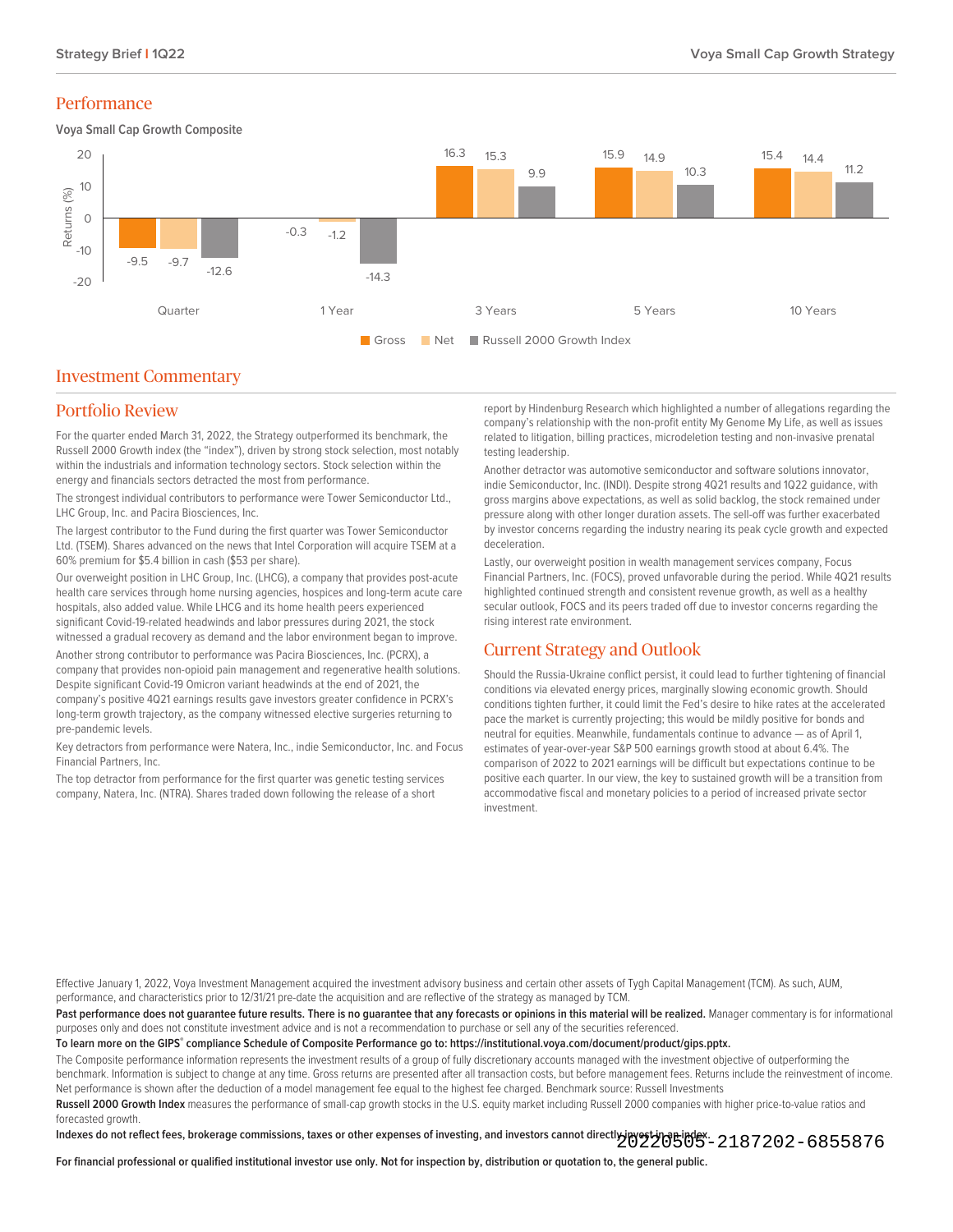# Portfolio Highlights

|                               | Sector Weightings <sup>3</sup> |                                            |                                   |                          | <b>Trailing 1-Year Attribution Analysis</b> |                     |
|-------------------------------|--------------------------------|--------------------------------------------|-----------------------------------|--------------------------|---------------------------------------------|---------------------|
|                               | <b>Portfolio</b>               | <b>Russell 2000 Growth</b><br><b>Index</b> | Overweight/<br><b>Underweight</b> | <b>Allocation Effect</b> | <b>Selection Effect</b>                     | <b>Total Effect</b> |
| <b>Communication Services</b> | 0.00                           | 2.68                                       | $-2.68$                           | 0.24                     | 0.09                                        | 0.33                |
| <b>Consumer Discretionary</b> | 13.72                          | 13.60                                      | 0.12                              | 0.03                     | 2.71                                        | 2.73                |
| <b>Consumer Staples</b>       | 0.00                           | 4.08                                       | $-4.08$                           | $-0.45$                  | $-0.19$                                     | $-0.63$             |
| Energy                        | 0.81                           | 3.41                                       | $-2.60$                           | $-0.63$                  | $-0.31$                                     | $-0.94$             |
| Financials                    | 8.38                           | 5.45                                       | 2.93                              | 0.19                     | $-0.25$                                     | $-0.06$             |
| <b>Health Care</b>            | 19.64                          | 25.13                                      | $-5.49$                           | 1.70                     | 3.08                                        | 4.77                |
| Industrials                   | 24.57                          | 15.74                                      | 8.83                              | 0.99                     | 2.96                                        | 3.95                |
| Information Technology        | 29.00                          | 22.79                                      | 6.20                              | 0.30                     | 3.88                                        | 4.18                |
| <b>Materials</b>              | 3.89                           | 3.51                                       | 0.38                              | $-0.15$                  | 0.20                                        | 0.05                |
| <b>Real Estate</b>            | 0.00                           | 3.25                                       | $-3.25$                           | $-0.56$                  | 0.00                                        | $-0.56$             |
| <b>Utilities</b>              | 0.00                           | 0.35                                       | $-0.35$                           | $-0.04$                  | 0.00                                        | $-0.04$             |
| Cash                          | <b>NA</b>                      | <b>NA</b>                                  | <b>NA</b>                         | 0.57                     | 0.00                                        | 0.57                |
| Mutual Funds & Etfs           | <b>NA</b>                      | <b>NA</b>                                  | <b>NA</b>                         | $-0.34$                  | 0.00                                        | $-0.34$             |
| <b>Total</b>                  | 100.00                         | 100.00                                     | 0.00                              | 1.85                     | 12.16                                       | 14.02               |

| <b>Returns-Based Characteristics</b><br>(10 years ending 03/31/22) | Composite | <b>Russell 2000 Growth Index</b> |
|--------------------------------------------------------------------|-----------|----------------------------------|
| Standard Deviation (%)                                             | 17.56     | 18.57                            |
| Tracking Error (%)                                                 | 5.20      |                                  |
| Information Ratio                                                  | 0.81      |                                  |
| Alpha (annualized %)                                               | 5.21      |                                  |
| Beta                                                               | 0.91      | 1.00                             |
| R-Squared                                                          | 0.92      | 1.00                             |
| Sharpe Ratio                                                       | 0.85      | 0.57                             |

#### **Up / Down Capture Ratio**



Voya **Russell 2000 Growth Index** 

| <b>Portfolio Characteristics</b> | Composite | Russell 2000 Growth Index |
|----------------------------------|-----------|---------------------------|
| Weighted Avg. Cap (\$ Millions)  | 5.014     | 3,631                     |
| <b>Active Share</b>              | 87        | <b>NA</b>                 |
| $P/E$ (next 12 mos.)             | 24.98     | 24.64                     |
| EPS Growth (3-5 Year Estimate)   | 19.20     | 17.34                     |
| Price to Cash Flow               | 22.29     | 24.74                     |
| <b>ROA</b> (%)                   | 2.92      | $-0.35$                   |
| Dividend yield                   | 0.36      | 0.45                      |
| PEG Ratio (next 12 mos.)         | 1.62      | 1.70                      |

| Top Ten Holdings (%)                                         | <b>Portfolio</b> |
|--------------------------------------------------------------|------------------|
| ASGN Inc.                                                    | 2.96             |
| Planet Fitness, Inc.                                         | 2.65             |
| WillScot Mobile Mini Holdings Corp.                          | 2.61             |
| TFI International Inc.                                       | 243              |
| Chart Industries, Inc.                                       | 2.32             |
| Fabrinet                                                     | 2.26             |
| <b>CACI</b> International Inc.                               | 2.08             |
| Focus Financial Partners, Inc.                               | 2.08             |
| Hannon Armstrong Sustainable Infrastructure Capital,<br>Inc. | 2.03             |
| Onto Innovation, Inc.                                        | 2.01             |
|                                                              |                  |
|                                                              |                  |
| Top Ten Active Weights (%)                                   | Portfolio        |
| Planet Fitness, Inc.                                         | 2.65             |
| ASGN Inc.                                                    | 2.55             |
| TFI International Inc.                                       | 243              |
| <b>CACI</b> International Inc                                | 2.08             |
| Chart Industries, Inc.                                       | 2.03             |
| Hannon Armstrong Sustainable Infrastructure Capital,<br>Inc. | 2.01             |
| Fabrinet                                                     | 2.00             |
| WillScot Mobile Mini Holdings Corp.                          | 1.99             |
| WNS (Holdings) Limited Sponsored ADR                         | 1.98             |

#### <sup>3</sup> Ex-cash and other

Characteristics are based on a representative account in the composite that we believe best represents the portfolio management style of the composite. Characteristics may be adjusted to exclude securities for which data is not available or for extreme data outliers via commonly-used trimming methodologies. Attribution analysis is for informational purposes only, and is not intended as investment advice. Holdings are subject to change. Performance figures for individual sectors and individual securities are gross of fees. The fees charged by Voya Investment Management are described in Part II of its Form ADV. The information shown is supplemental only. **Past performance does not guarantee future results.** Totals may not equal due to rounding. 20220505-2187202-6855876

**For financial professional or qualified institutional investor use only. Not for inspection by, distribution or quotation to, the general public.**